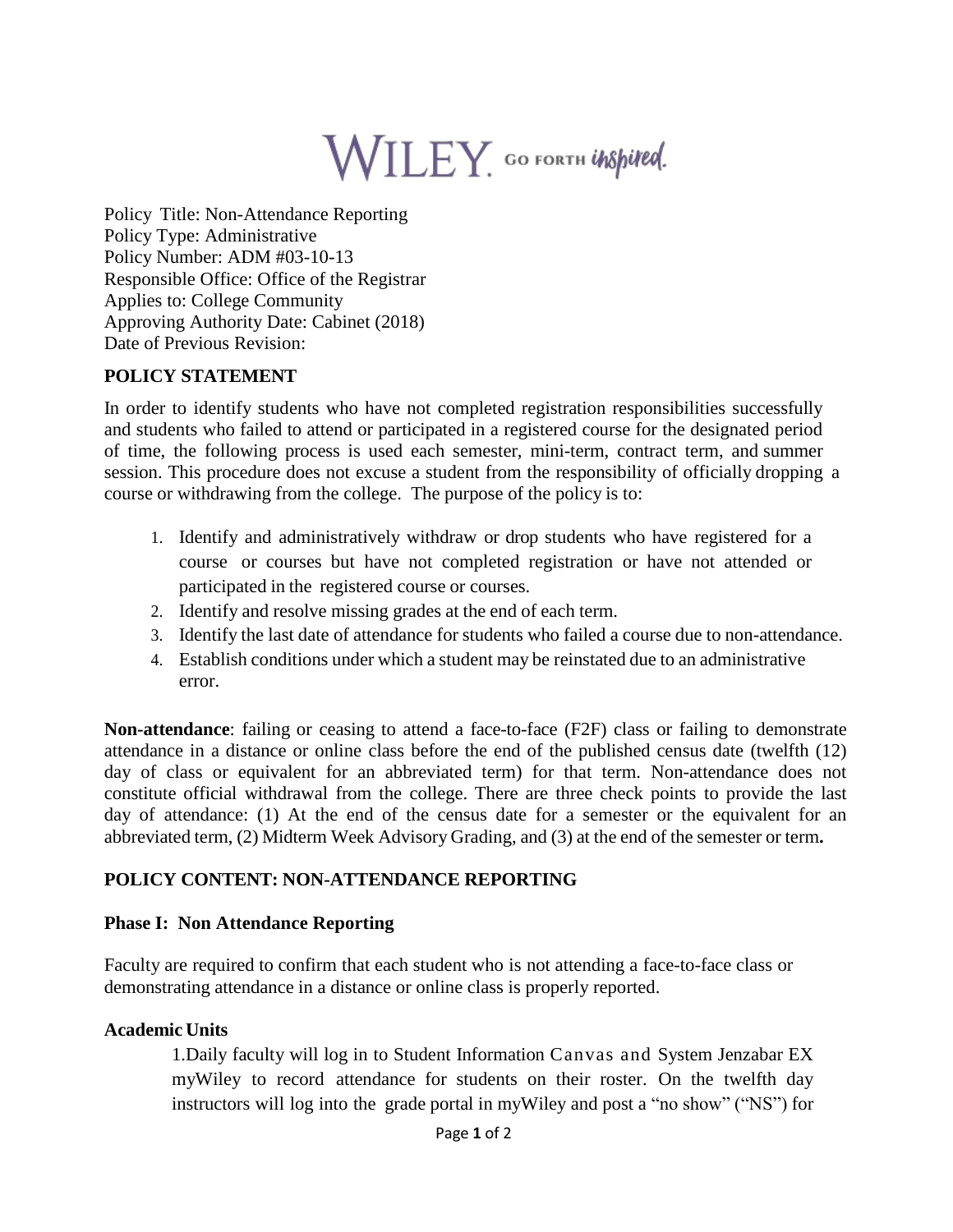students who is not attending a face-to-face (F2F) class or failing to demonstrate attendance in a distance or online class before the end of the published census date (twelfth (12) day of class or equivalent for an abbreviated term) for that term.

2. For Faculty teaching online courses, place an "NS" for those whom have not logged into the course, not visited any section, not completed any assignments, or has not contacted the instructor. The Office of the Registrar will send a report to the Vice President of Academic Affairs, Deans, Department Chairs, and Faculty of those students who have been marked "No Show" for verification of accuracy by the end of the business day on the first day following the census date.

## **Office of the Registrar**

- 1. The Registrar will review the lists of all submitted "no shows" (NS) to determine if there are any inconsistencies with attendance.
- 2. The Registrar will drop any student listed as "no show" from the appropriate class.The Registrar will notify the Business Office of the students who are reported as "no shows."
- 3. The Registrar will respond to roster files and correcting errors for the purposes of the Title IV enrollment reporting regulations and requirements within 15 days, correct errors within 10 days, and certify enrollment data at least every 2 months (updated every 30-60 days to the [National](https://nslds.ed.gov/nslds/nslds_SA/) Student Loan Data [System for](https://nslds.ed.gov/nslds/nslds_SA/) Students).

# **Office of Financial Services**

- 1. Student Accounts will monitor myWiley for automatic charge adjustments occurring within the current term.
- 2. Student Accounts will update myWiley to adjust charges if changes are occurring outside of current term.

# **COURSE REINSTATEMENT**

A student can be reinstated into a course from which he or she has been reported as No-Show**.** However, the burden of proof rests with the faculty and student/ when seeking course reinstatement or challenging removal due to non-attendance.

- 1. The faculty must formally request reinstatement in writing. Documentation for such a request requires a supporting statement of continuous enrollment and an explanation of circumstances surrounding the request for reinstatement.
- 2. The request must be submitted to the Office of the Registrar within one week of the Census date or the equivalent for a term or session; otherwise, the request will not be honored. The faculty, student and the academic department should maintain copies of the written request and supporting documentation until a final decision has been rendered.
- 3. The Office of the Registrar will use the Registration Module screen to detail the specific